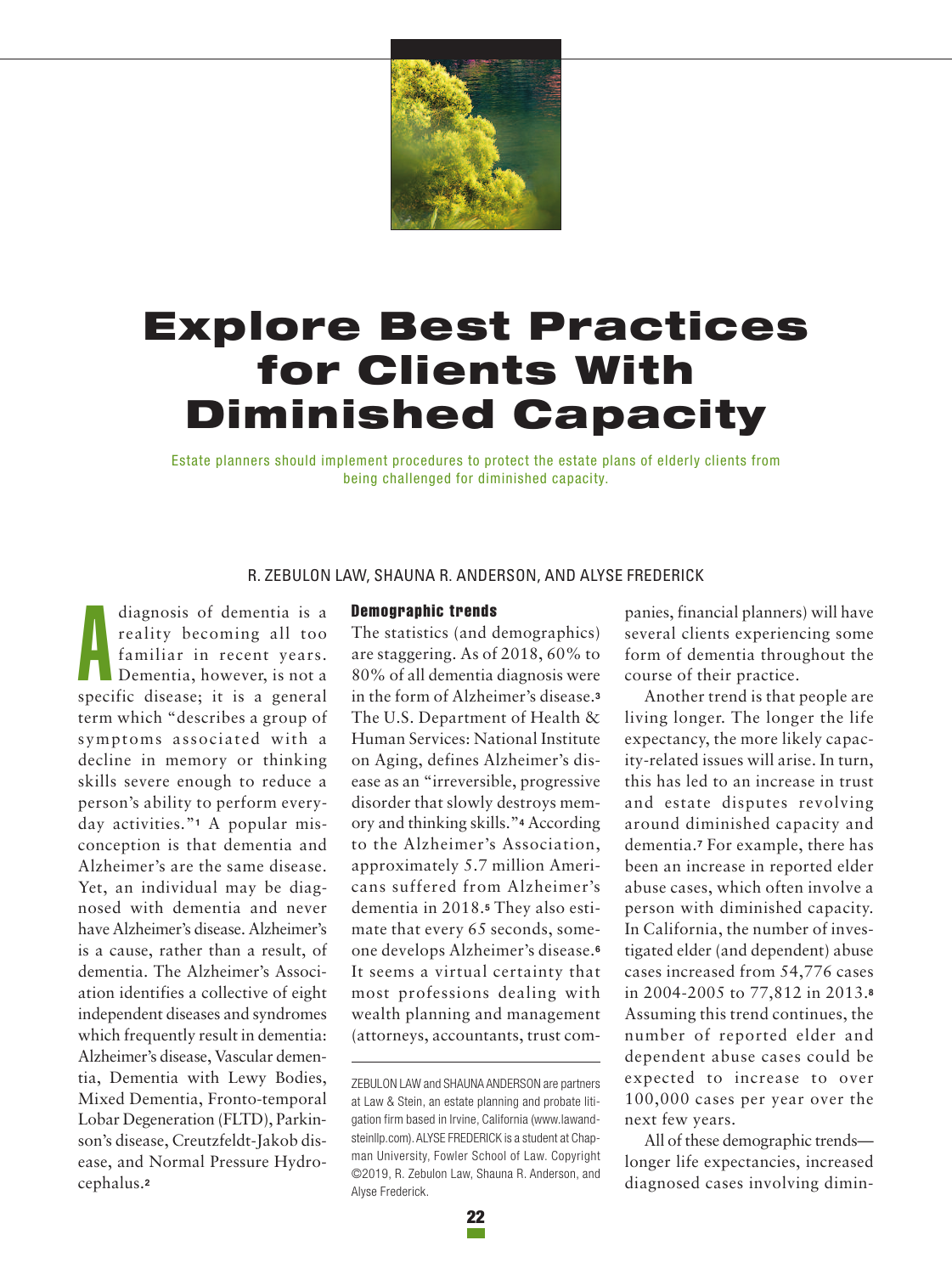ished capacity and dementia, and increased knowledge and reporting of elder abuse cases—concern most advisors. When clients suffer from reduced capacity, the decisions made by the advisory team (whether involving financial decisions, legal decisions, testamentary decisions, accounting decisions, or others) later become "second-guessed" by family members. A disgruntled family member will almost always argue that the trustor or testator was unduly influenced (or worse, abused) into taking the action that resulted in reduced distributions or inheritance. Unfortunately, the disgruntled beneficiary's attorneys will often look into whether they can add the testator's close advisors to recover damages from the resulting fight over the decedent's final wishes.

#### **Challenges for practitioners**

Client situations involving reduced capacity or dementia present unique challenges that must be faced by each separate, professional community. For example, attorneys in most jurisdictions must keep their clients reasonably informed of significant developments in their case, and the attorney must generally receive the client's informed consent before acting.**<sup>9</sup>** How can an attorney obtain "informed" consent when the client is incompetent due to lack of capacity? Ethical dilemmas abound in this area.

One reason why diminished capacity cases are so difficult is that

- **1** Alzheimer's Association, "What is Dementia?," available at www.alz.org/alzheimers-dementia/what-is-dementia.
- **2** Alzheimer's Association, 2018 Facts and Figures, pages 6-7, available at www.alz.org/media/ HomeOffice/Facts%20and%20Figures/factsand-figures.pdf.
- **3** Id., at page 6.
- **4** U.S. Department of Health & Human Services, National Institute on Aging, "Basics of Alzheimer's Disease and Dementia," available at www.nia.nih.gov/health/alzheimers/basics.
- **5** 2018 Facts and Figures," supra note 2, at page 17.
- **6** Id., at page 16.
- **7** In a recent presentation, Orange County pro-

the complaining party is typically someone *other than* the actual client. For example, assume an elderly person decides shortly before death that he or she wants to disinherit a child who has not called in ten years. The older family member contacts his or her attorney to draw up the documents. After the documents are drawn up disinheriting the son or daughter, that non-client relative or heir may file a lawsuit, arguing that the parent had diminished capacity and the disinheriting documents were the result of undue influence, or were invalid due to lack of capacity, or even worse, the product of financial elder abuse. Because Mom or Dad are deceased by the time the disinherited relative/heir finds out, the disgruntled heir's attorneys often suggest suing all of the parties involved with the disinheriting documents and planning, including the attorney, accountant, financial advisor, etc.

Currently, this area of law is still being developed. Some states, like California (where the authors are located), have broad laws favoring plaintiffs in this area (see below). These broad laws have resulted in an increasing number of elder abuse case filings against professionals. The trend is expected to continue. This article includes references to the law of California for illustrative purposes, and readers should be sure to review the laws of the jurisdictions where they practice when counseling clients.

- **8** Source: www.ncbi.nlm.nih.gov/pmc/articles/ PMC4675695/.
- **9** See e.g. American Bar Association Model (ABA) Rule of Professional Conduct 1.4 (which is carried over to the model rules of many states). California, for instance, adopted this rule (and many other model rules), effective 11/1/2018.
- **10** If the elder abuse case is successful, it may be possible to argue those attorney's fees are damages for a malpractice claim.

California Welfare & Institutions Code § 15610.30 defines financial elder abuse as occurring when a person "takes, secretes, appropriates, obtains, or retains real or personal property of an elder or dependent adult for a wrongful use with intent to defraud…." Section 15657.5 of the Welfare and Institutions Code adds that if a court finds, with a preponderance of the evidence, that a person is liable for financial elder abuse, the court should award attorneys' fees and costs. Finally, California Probate Code § 859 provides that if the court finds someone, in "bad faith" has taken, concealed, or disposed of property through the commission of elder abuse, that person is liable for twice the amount taken.

These California statutes make it relatively easy for a complaining heir to add an elder abuse claim along with any other, related probate claim (such as a petition for instruction, or a declaration of invalidity due to undue influence, lack of capacity, etc.). Other than the attorney's fees required to bring an elder abuse case, there is generally no real "downside" for plaintiff's counsel to add these claims—if the plaintiff loses, he or she is out just his or her own attorney's fees. If the plaintiff wins, however, he or she can receive double damages, as well as attorney's fees which are often not otherwise awarded in probate matters.**<sup>10</sup>**

*Caveat for contesting.* Those considering initiating a challenge to a will should be aware, however, that a potential downside could exist: a "disinheritance" or "no-contest" clause in the applicable instrument. A "no-contest" clause typically provides that if anyone, alone or in conjunction with another, files a pleading to challenge the applicable instrument, that beneficiary can be disinherited. These clauses are valid in California, and in many other states.<sup>11</sup>

bate judges referenced a growth of probate disputes that was 6% higher than the increase of non-probate cases. Conducting a Westlaw search, the author found 20 jury cases in Orange County elder abuse cases with damages exceeding \$100,000 for 2017.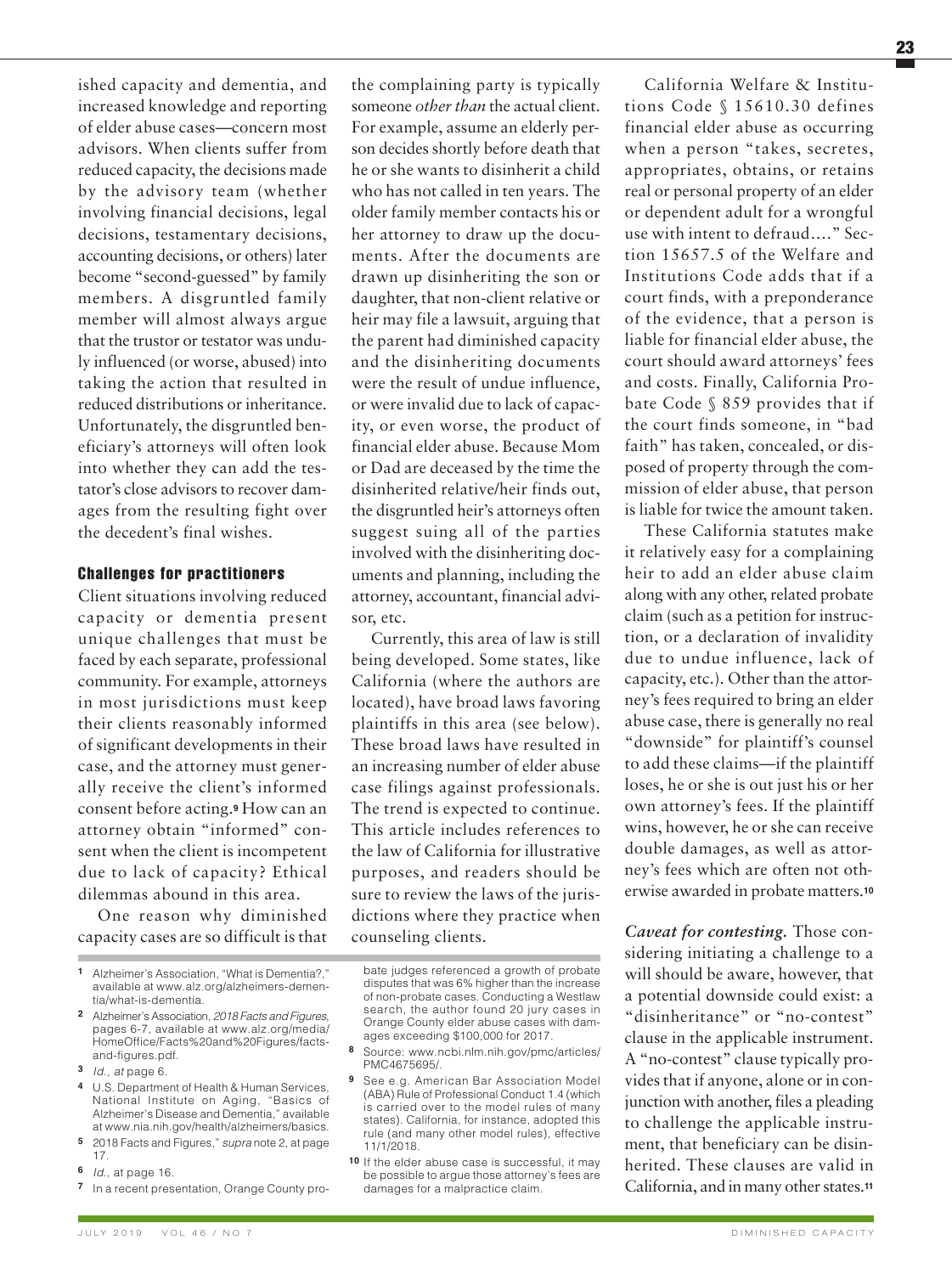In California, and in states that follow the Uniform Probate Code, challenges can be brought if the challenging heir has probable cause. A civil action of elder abuse (which does not try to unwind the instrument), however, is not an action that is considered a "contest" for purposes of the no-contest clause statutes.**<sup>12</sup>**

In an interesting twist to the "no contest" provision law, a California appeals court recently found that a beneficiary/trustee who *defended* an amendment that was later declared invalid (due to the undue

**The trend in professional practices seems that professionals are integrating some procedure to identify factors of capacity into their meetings.**

influence of the defending beneficiary/trustee) was "contesting" the trust, and could be disinherited under California's no-contest provision. The court reasoned that the defending beneficiary could not have had "probable cause" to defend the trust, since the court found the beneficiary had unduly influenced the trustor/testator.**<sup>13</sup>**

*Practice tip.* If a client has a capacity limitation, a practitioner is no longer merely providing the client with services such as drafting a testamentary document. Rather, the practitioner is now faced with the task of building a record so that if the document is challenged it will stand up against an elder abuse claim. Depending on the severity of the client's limitation, a practitioner must give serious consideration as to whether going forward with the representation is

worth the threat of potential litigation and its expense. In most cases, the professional's fee is so miniscule compared to the risk of messy litigation that many professionals are changing their best practices and starting to decline the representation of a client with diminished capacity. The risk is too great.

# **Initial client meeting**

During any initial contact with a client (especially elder clients), professionals should be on the lookout for signs of diminished capacity. Unfortunately, there is no single sign (or test) that a professional can see or use to identify whether a client is functioning with diminished capacity.

Therefore, it is essential for the professional to balance and consider the following factors when meeting with a new client:

- 1. The client's ability to articulate reasoning behind his or her decisions.
- 2. The client's ability to appreciate the consequence of his or her decision.
- 3. The fairness of the client's decisions
- 4. The consistency of the decisions.
- 5. The client's ability to understand the irreversibly of a decision.**<sup>14</sup>**

The authors' informal discussions with professionals about this have resulted in a wide range of suggestions. Some professionals ask the client to drive himself or herself to the professional's office (the ability

- **12** See Cal. Prob. Code 21310.
- **13** Key v. Tyler, 2019 WL 1748577 (4/19/2019). **14** Model Rules of Prof'l Conduct r. 1.14 cmt. 6 (ABA, 2018).
- **15** ABA Commission on Law and Aging and Am. Psychological Ass'n., Assessment of Older Adults with Diminished Capacity: A Handbook for Lawyers (2005).
- **16** Moore v. Anderson Zeigler Disharoon Gallagher & Gray, P.C., 109 Cal. App.4th 1287 (2003).

to drive oneself is often associated with having capacity). Other professionals include questions addressing capacity in their questionnaire (i.e., "have you ever been diagnosed with dementia"). Still others may have a capacity worksheet, where they note key observations of the client.**<sup>15</sup>** In any event, the trend in professional practices seems that professionals are integrating some procedure to identify factors of capacity into their meetings.

One difficulty with dementia and diminished capacity cases is that it is often hard to distinguish whether the client has any capacity issues. Something as simple as letting the client's son or daughter talk in the initial meeting might be a sign of diminished capacity. Conversely, it could merely be that the son or daughter has an excellent knowledge of the family background and just wants to be helpful. What are the proper steps to be taken here? Ultimately, the professional needs to evaluate the situation as a whole and determine if further steps need to be taken to identify if there is a risk of diminished capacity and its severity.

In California, at least one case has held that the attorney has no duty to the trust's beneficiaries to perform a mental exam at the signing meeting to determine competency.**<sup>16</sup>** It would seem (by extrapolation) that attorneys, accountants, and other professionals should not be held to a standard of having to perform a mental exam every time a client walks in the door. For exam-

**17** In Re Rains, 428 F.3d 893 (CA-9, 2005). See also Sullivan v. Dunne 198 Cal. 183 (1926) (holding, a client must have capacity to enter into an attorney-client relationship).

- **18** Welfare and Inst. Code 15610.30.
- 19 Hamilton, "Is it Alzheimer's or Another Dementia? The Right Answer Matters," NPR (3/18/2019, 5:08 a.m.), www.npr.org/sections/healthshots/2019/03/18/703944116/is-it-alzheimersor-another-dementia-the-right-answermatters.
- **20** See Probate Code § 810, "a person who has a mental or physical disorder may still be capable of contracting … executing wills or trusts."
- **21** 196 Cal. App.4th 722 (2011).

**<sup>11</sup>** Cal. Prob. Code 21311. See also UPC § 2-517; and Challis and Zaritsky, "State Laws: No-Contest Clauses," available at www.actec.org/ assets/1/6/State\_Laws\_No\_Contest\_Clauses\_ - Chart.pdf.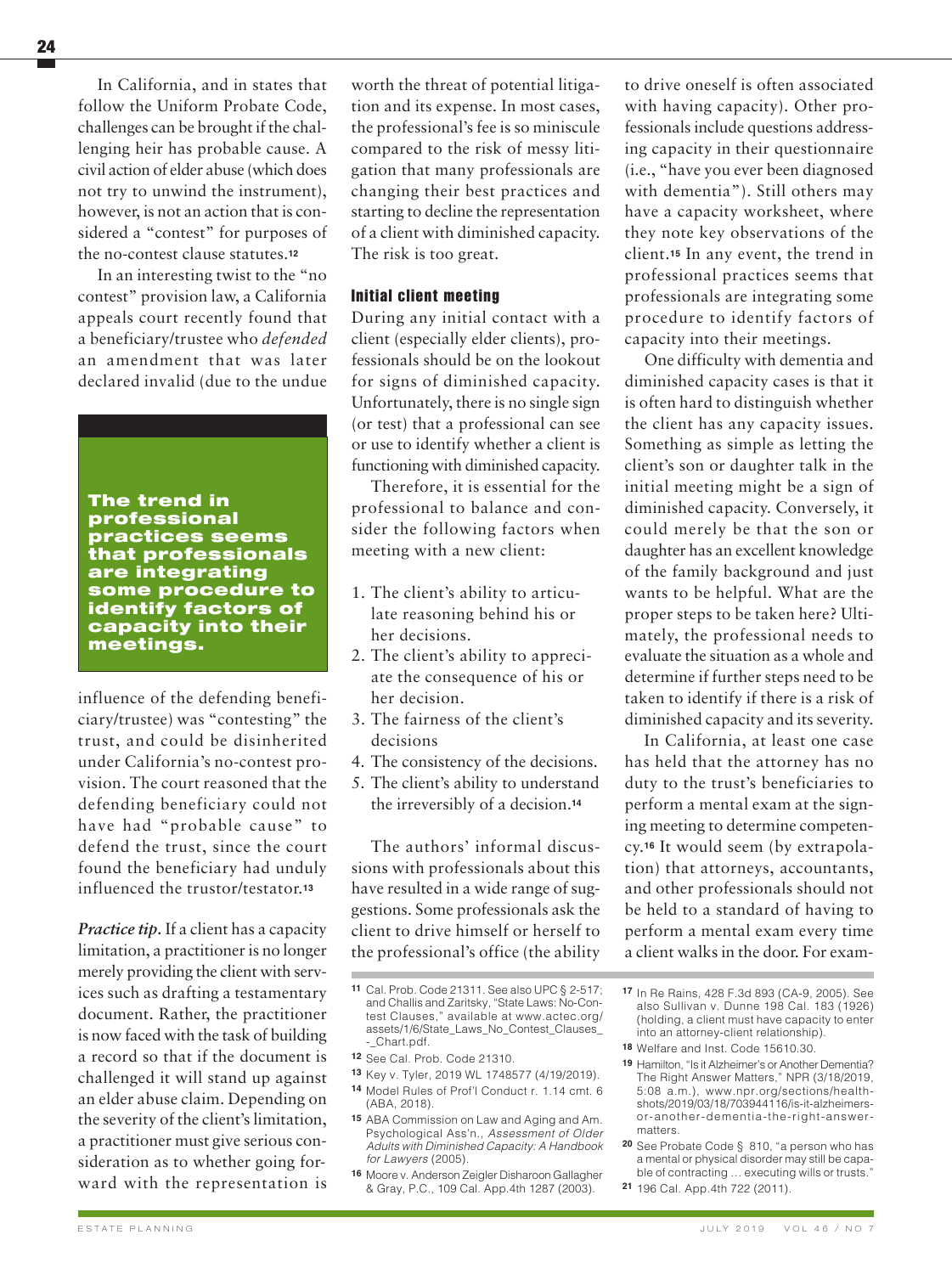ple, it would seem a trust company would not need to conduct a mental exam every time an elderly client asked for a discretionary distribution of principal. Similarly, it would seem inappropriate to require a CPA to perform a mental exam every time an elderly client was asked to sign a tax return.

It is generally good practice to do some type of initial capacity screening if for no other reason than to prevent the client from being able to cancel the initial engagement agreement. There is long standing case law that provides a party is entitled to rescind a contract if the party is mentally incompetent.**<sup>17</sup>** If the client is entirely incompetent and requests the services of a professional, there is an increased risk that other family members will try to cancel the contract, if not take further action against the professional firm. For example, if a client was completely incompetent, and tried to hire a professional financial planner or trust company to assist the client in transferring funds to another party, not only is the professional put on notice that the client agreement might be canceled, but the professional advisor may also be held liable for elder abuse. A future plaintiff's attorney could argue the professional was "aiding and abetting" a hypothetical third-party to receive funds from an incompetent person.<sup>18</sup>

# **Duty to investigate**

Often, the initial screening indicates the client generally has capacity. However, assume the initial screening indicates some kind of issue. Once the attorney, CPA, trust professional, or financial advisor has been put on any kind of notice that capacity is at issue, the professional is likely under a duty to investigate (at a minimum, that is what a subsequent plaintiff's attorney would argue if the action taken is later questioned by a family member).

What are the ways a professional can be put on notice? There are no "hard and fast" rules. However, if a client says he or she has been diagnosed with *a mild cognitive disorder, Alzheimer's, Parkinson's, etc.*, this is where things get tricky. Except for the few lawyers out there who are either doctors or have medical degrees, the name of an ailment does not matter. Anything that would lead a reasonable person to believe that the ailment could affect mental capacity is sufficient notice.

Even diagnoses of non-neurological diseases could be sufficient to put the professional on notice. New medical research from the National Institute of Neurological Disorders and Stroke, suggests that around one-third of individuals who experience a stroke will suffer from dementia. **<sup>19</sup>** Similarly, the treatment of an ongoing non-neurological illness may cause a client to become susceptible to diminished capacity. For example, the diagnosis of stage 4 cancer could lead a reasonable professional to ask if the client is taking some kind of pain medication which could diminish the client's capacity. Likewise, if the client is obviously impaired in some way (i.e., slowness of speech, inability to concen-

trate, difficulty remembering relatives, incapable of identifying people in the room, or unable to identify where bank accounts are situated), the professional is likely considered to be put on notice.

Just because a client has a diagnosis that may lead to diminished capacity, however, does not entirely preclude an attorney from advising/representing the individual.**<sup>20</sup>** Often, a client with diminished capacity retains the ability to understand, analyze, and determine what is in his or her own best interest.

Additionally, the level of the capacity standard applicable depends on the type of service provided. The court in *Anderson v. Hunt*,<sup>21</sup> provided that "the less stringent capacity standard set forth in Prob. Code § 6100.5 applicable to wills applies to trust amendments when a trust amendment closely resembles a will or codicil in content and complexity." Therefore, "when an amendment merely changes beneficiary designations the Prob. Code § 6100.5 standard will apply."

# **Doctor's note**

What should professionals do in the initial meeting to screen for diminished capacity or lack of capacity? Experienced elder law



# **We Locate Missing** & Unknown Heirs

Since 1983, service to executors. administrators, attorneys, trust companies, and fiduciaries. Our fee is *invariably* contingent upon your complete satisfaction.

**Josh Butler & Company, Inc.** 2163 Lee Rd #103, Cleveland, OH 44118 www.joshbutler.com 330.506.6400 josh@joshbutler.com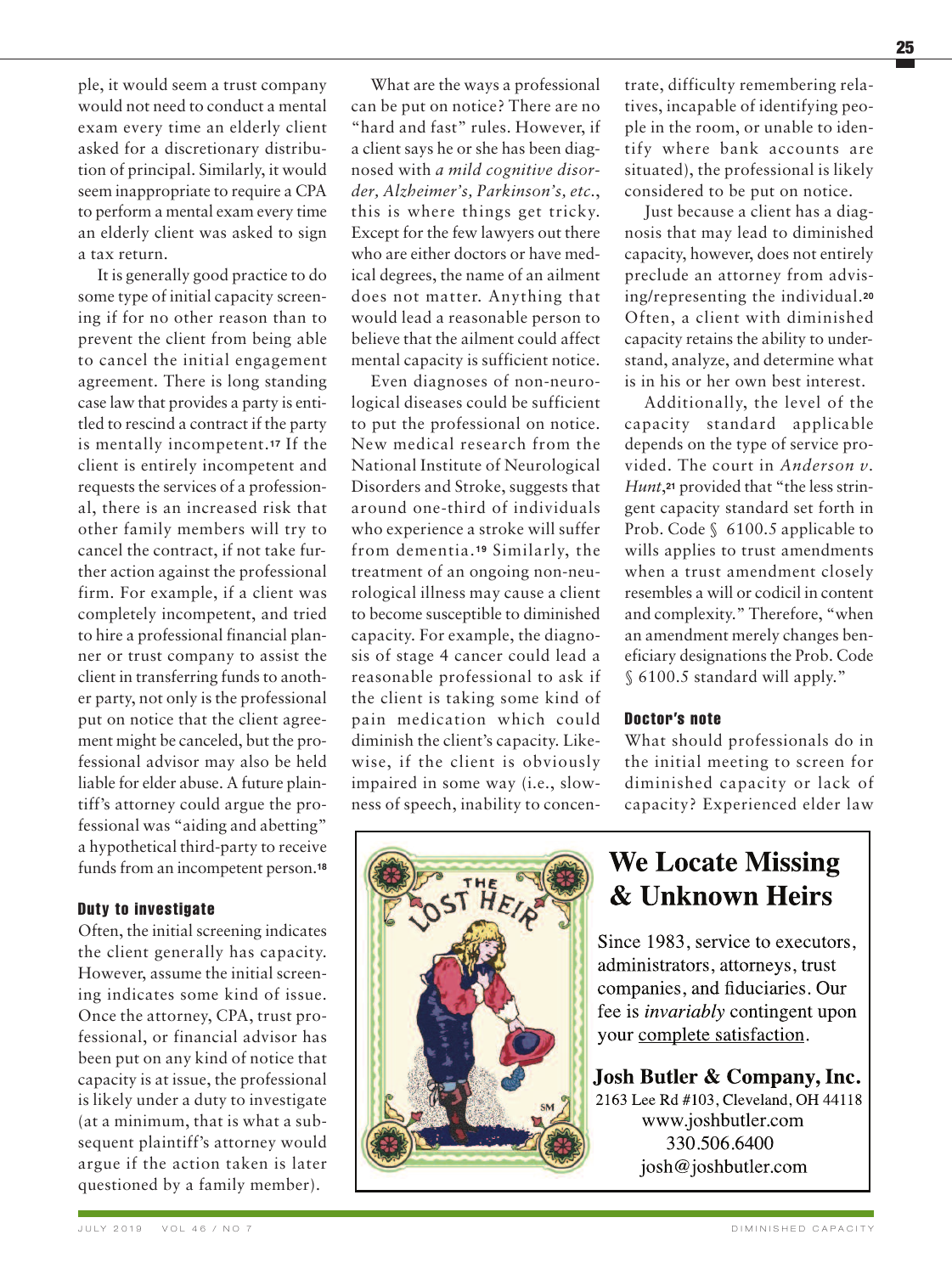attorneys use a variety of ideas. Some attorneys make every client over a certain age (70?, 80?) provide one or more doctor's notes prior to the attorneys drafting documents for the elderly client.

Asking a client to obtain one or more doctor notes raises several issues. First, clients are often reluctant to go to their doctor to get a note saying they are competent—they often

**Some attorneys make every client over a certain age (70?, 80?) provide one or more doctor's notes prior to the attorneys drafting documents for the elderly client.**

feel like such a note is not necessary (or is just an unnecessary waste of time or money). It is important to remind the client that documents or actions can be subject to challenge, and obtaining one or more notes can significantly reduce this risk.

Second, the simple act of asking a client to obtain a doctor's note might be used subsequently by the plaintiff as a fact to support an incapacity argument. In any subsequent litigation involving lack of capacity, clever plaintiff's attorneys will argue that if the client was completely competent, why did the drafting attorney recommend the client obtain a doctor's note in the first place? Basically, they will use the fact that the drafting attorney asked the client to get a doctor's note as a way to argue the drafting attorney had serious concerns as to the client's capacity. Essentially, this puts the drafting attorneys in a tough spot. On the one hand, they should ask the client to obtain a doctor's note to have evidence the client was of sound mind at the time of signing the will/trust/amendment.

On the other hand, drafting attorneys might be concerned that their doctor's note recommendation could be used later as evidence that the drafting attorneys were concerned about the client's capacity.

Attorneys have developed different procedures to respond to the (potential) argument. Some have a "fixed" policy, such as asking every client over a certain age to obtain a doctor's note prior to implementing any estate planning documents. This requirement provides an attorney the option to respond that he or she did not have concerns about the client's competency; standardized procedures for all their clients over a certain age were being followed by requiring such a note. One possible downside of such a "fixed" policy is that a younger client who is incompetent could avoid being effectively screened. Another downside is that it might lead to unnecessary litigation discovery costs (i.e., fighting over the doctor's note) when a note technically was not necessary—the elderly client was perfectly fine.

Other attorneys ask the client to get a doctor's note in limited situations, such as cases involving blended families, or if the client has been diagnosed with any cognitive disorder. Obtaining a doctor's note on a case-by-case basis seems to be a rational approach. Additionally, firms generally implement a policy of requesting additional information where the firm has been put on notice of a capacity issue (i.e., obvious signs of incapacity, or the client indicates that he or she has been diagnosed with a neurological condition or the client admits to loss of short-term memory).

There does not appear to be any case law describing "best practices" for when a doctor's note should be requested. Again, this is an area where plaintiff attorneys will find experts who would likely attack any

type of screening process. For example, retained experts might argue that because the attorney asked the client for a doctor's note, the attorney must have been put on notice of the degenerative condition. Conversely, an expert might also argue that the drafting attorney's work fell below the standard of care if the attorney failed to ask for such a note.

Although the above discussion involves attorneys, the client's other professional advisors should consider procedures for when to consider asking a client to obtain a doctor's note. This can lead to awkward, difficult discussions. Imagine a trust officer (or CPA) asking the client to get a doctor's note! Clients with large trust investments (or complicated tax returns) are generally used to getting their way when dealing with these advisors.

#### **Other approaches**

Asking a client to obtain a doctor's note is not the only possible way to manage a situation where a client may have reduced capacity. Another idea is to have the client meet with the other professional team members (e.g., the client's attorney, CPA, and financial planner) to discuss the client's situation prior to implementing changes. Having the client repeat his or her desired outcome to several different persons will often act as evidence in support of the client's desired outcome. Additionally, it is helpful if each member of the professional team has documented the client's desired outcome.

Attorneys practicing in this area of law often include special provisions in their engagement letters which permit the attorney to discuss the client's situation with the

**<sup>22</sup>** Beneficiaries who are disinherited often feel that the decedent "would have told them" if the decedent had really felt strongly enough to disinherit the beneficiary. By getting a note written by the testator, the attorney helps to address that common response (and, in turn, might help lead to the plaintiff making a reduced demand in settlement discussions).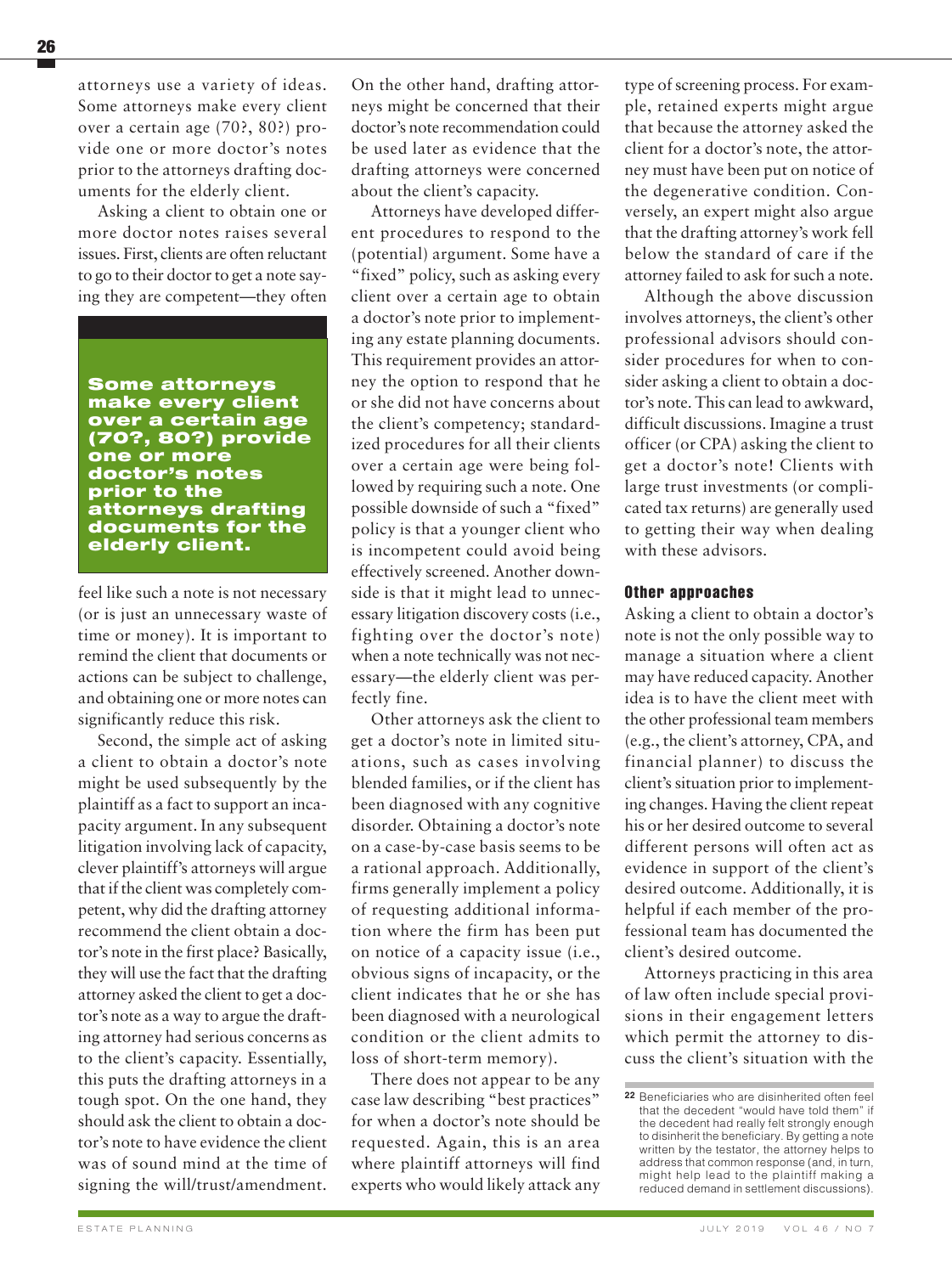client's other professionals without violating attorney-client privilege. Essentially, these clauses ask the client for a limited waiver of the attorney-client privilege in order for the attorney to communicate with the client's other advisors.

# **Note to the family**

On occasion, a client may want to completely disinherit a member or members of their family. In these cases, the estate planner should strongly encourage the client to contact the soon-to-be-disinherited family member, to tell the individual about the new plan. Most often, clients are hesitant to set up such a confrontation. When this is the case, the attorney may ask the trustor/testator to write a note explaining the disinheritance. Having the client document (in a letter or an email) why the client wants to make a particular change or implement a specific plan often serves as strong evidence as to the client's wishes. When used in this context, the letter should list the client's reasons for the disinheritance. Such a note will often go a long way to helping the disinherited family member (who is usually a son or daughter) understand why he or she is going to be disinherited.**<sup>22</sup>**

Estate planners are likely to encounter clients with blended families from second and third marriages. In cases where a spouse is leaving a substantial estate to the surviving spouse instead of to his or her children from a prior marriage, such a note can help explain why the testator spouse made such a plan. The note seems to help the disinherited family member realize the disinheritance was not a mistake but rather intentional.

#### **Contemporaneous gifts**

Some attorneys use an old method of having the testator make a gift to various family members around the same time that the testator is implementing changes to his or her estate plan. If the family member accepts a contemporaneous gift, that family member should (by implication) agree the testator had sufficient capacity at the time to make the gift. Therefore, both the gift and the new (or revised) testamentary instrument are valid. This technique can be helpful if the diminished capacity client knows a particular family member might challenge the plan later on. In that case, the testator should make a gift to that family member. When feasible, the more substantial the gift, the better.

Making a gift under these circumstances must be strategic, and care should be exercised. A small gift at Christmas time might not raise the attention of the potential later-challenging beneficiary. A relatively large gift of \$2,000 or \$100,000 (depending on the value of the testator's estate) should make it easier for defense counsel to argue that the applicable beneficiary who subsequently challenges the instrument was deemed to have accepted the testator's mental condition, or waived being able to argue the testator did not have contemporaneous capacity. Ideally, the gift would be accompanied with a written explanation that the testator is considering making changes to their estate.

# **Notices of proposed action**

California permits a process referred to as a "notice of proposed action."**<sup>23</sup>** In a situation where a trustor serving as successor trustee may want to take an action that will affect future beneficial interests, this tool can be a helpful way to limit liability resulting from a future action. However, certain limitations do apply. For example, a trust notice of proposed action cannot be used to obtain approval regarding the final distri-

#### **ONE**SOURCE TRUST & ESTATE ADMINISTRATION SOFTWARE FOR FIDUCIARY ACCOUNTING, 706, 1041, 709 & Estate Planning

# Looking for Estate Planning Software? Thomson Reuters ONESOURCE has it covered.

The zCalc Estate Planner suite of ONESOURCE Trust & Estate Administration is a group of analytical products and tools to help you create, analyze, and present powerful gift tax and estate planning strategies.

- Vivid reports, graphs, and presentations to walk clients through the estate planning process
- Effortlessly calculate different planning scenarios
- Explain complex concepts in a relatively simple manner
- Create customized client presentations

#### Why use our Fiduciary Software?

- Used by 77% of top 200 law firms and 46% of top 100 accounting firms
- Clients in all 50 states
- Over 3,000 clients and over 10,000 users
- Award-winning Estate Planner module

#### **For further information, call us at 800.331.2533 To download a demo, go to www.oteasoftware.com**

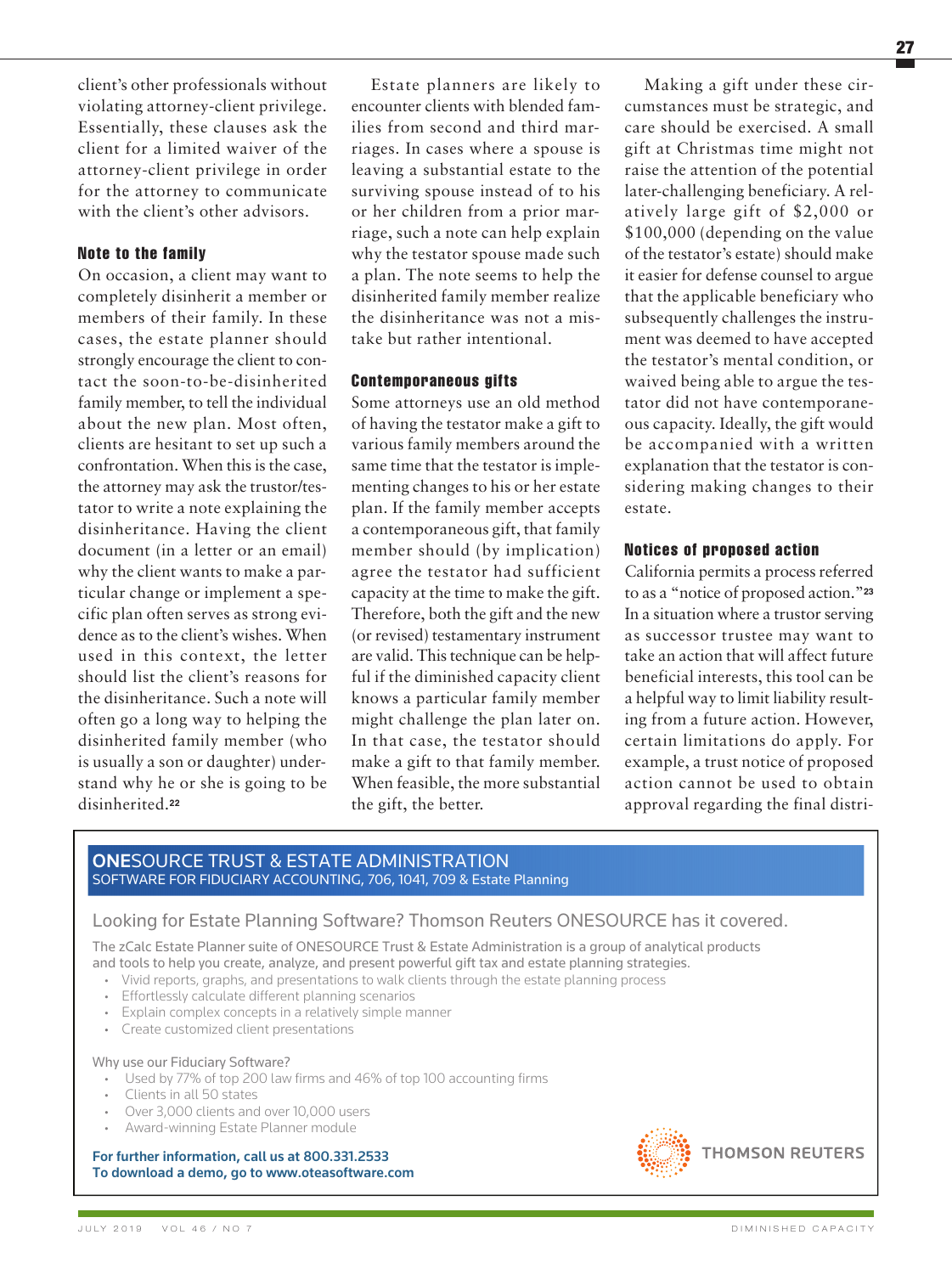bution to trust beneficiaries nor can it be used to seek approval for the sale of trust property to the trustee or the attorney for the trustee.**<sup>24</sup>**

A trustor is required to give notice of the proposed action no less than 45 days prior to the date on which the action is expected to take place.**<sup>25</sup>** Once a trustor provides notice, the beneficiaries may object only until the date specified in the notice of proposed action, or the date the proposed action is effectuated.**<sup>26</sup>** If a beneficiary fails to object within this time frame, the trustee cannot be held liable for taking the proposed action. It is important that practitioners assess the likelihood of an objection to a notice of proposed action. If it is

**If the family member accepts a contemporaneous gift, that family member should (by implication) agree the testator had sufficient capacity at the time to make the gift.**

relatively certain that a beneficiary will object, petitioning the court for instruction may be a more appropriate use of time and funds.**<sup>27</sup>**

#### **Videotaping**

Some estate planners like to videotape clients in situations where diminished capacity might be at issue. Most experienced estate planners agree that not every situation calls for videotaping. While the use of videotape can be persuasive as to the client's mental capacity, a practitioner might want to reserve videotaping to clients who present well. On occasion the videotape may show the testator looking in one direction (often at the party

who is later accused of being the influencer) for confirmation of a plan. Situations such as this put the use of a videotape at risk of being picked apart by experts.

Additionally, use of a videotape can be used by both sides questioning a change to an estate plan. One of the authors recently had a situation involving a testator who was videotaped by litigation counsel. The purpose of this video was to confirm why certain family members had been disinherited. The drafting attorney was present at the videotape session. The drafting attorney did make sure the testator knew his immediate family and could identify exactly who the testator wanted to disinherit. The drafting attorney then went over each individual page of the dispositive provisions in the trust. The drafting attorney explained that the document showed which relative was receiving how much (e.g., "on page 10, in this paragraph, your sister receives \$250,000, etc.") The entire video lasted around 30 minutes, and at the end of the video, the testator signed the new trust.

However, at no time did the drafting attorney or the litigation attorney ask the testator what his wishes were (e.g., "who would you like to receive your estate?") they simply recited what some associate had drafted into the trust document the day before. Additionally, at no point during the videotape did either attorney reference the biggest beneficiary of the estate: *Uncle Sam.* The changes made to the estate plan resulted in an estate tax in the tens of millions of dollars. Yet, this significant change was never discussed at the signing. Arguably, the attorneys had just videotaped their own malpractice!

Thus, if a videotape is made, the practitioner should consider explaining "on the record" why the tape is being made. For example, record on

tape that the client thinks a particular family member may challenge the estate or trust. In addition, the practitioner should ask questions to support the capacity standard at issue. In particular, California professionals might consider asking the testator questions to establish they have the requisite capacity to make a will under California Probate Code 6100.5. To illustrate, the professional would ask questions to demonstrate that the testator understands the nature of the "testamentary act," the nature and situation of the testator's property, and can identify his or her heirs at law. However, a testator modifying a trust may be held to a higher capacity standard.**<sup>28</sup>** Thus, if a trust is involved, the professional should incorporate more detailed questions to meet the heightened standard, if necessary. Accordingly, the seminal 2011 case of *Anderson v. Hunt***<sup>29</sup>** provided, "more complicated decisions, and transactions thus would appear to require greater mental function; less complicated decisions and transactions would appear to require less function." *Anderson* further concluded that when a trust amendment closely resembles a will "in its content and complexity," the court should look to Probate Code § 6100.5. Thus, when modifying an estate plan, complicated provisions appear to require greater mental faculties (i.e., contractual capacity).

Attorneys and other professionals should note that one important ben-

- **24** See e.g., Cal. Probate Code § 16501 (notice of proposed action by trustee).
- **25** Cal. Prob. Code § 10586.
- **26** Cal. Prob. Code § 10587(c)(1)(2).
- **27** Cal. Prob. Code § 17200.
- **28** Cal. Prob. Code § 810-13.
- **29** Note 21, supra.
- **30** For example, Cal. Prob. Code § 800.
- **31** In some undue influence cases, the burden may actually shift to the defendant. See, e.g., Cal. Prob. Code § 21380.
- **32** Cal. Prob. Code § § 21380 and 21384.
- **33** Osornio v. Weingarten, 124 Cal. App.4th 304 (2004).

**<sup>23</sup>** Cal. Prob. Code § 16501.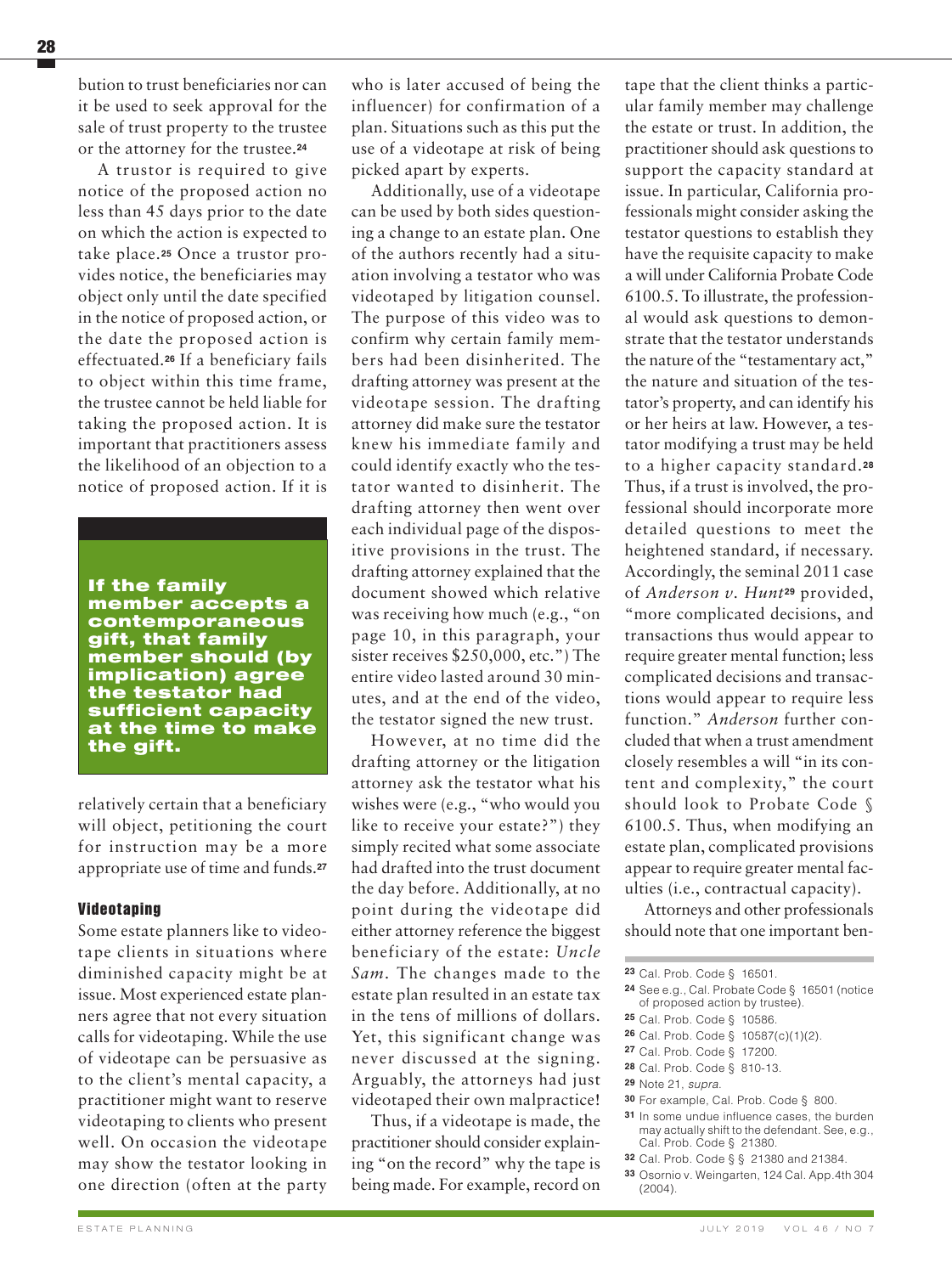efit of a videotape is the psychological advantage it brings to negotiations with family members. In cases of disinheritance, upset heirs often cannot believe that the testator would disinherit them without telling them first. If they then file a lawsuit challenging the trust, the person holding the videotape (which shows the testator explaining why they are disinheriting the disgruntled family members) has helpful evidence that can be used early on to try to minimize the litigation. Often, just the threat of having the videotape will go a long way in bringing disgruntled family members to the negotiating table or convince them to call off the lawsuit.

# **Helping clients with diminished capacity**

People are generally presumed competent.**<sup>30</sup>** However, in casesinvolving a trustor (or testator) with diminished capacity, when the document is challenged, the defendant is often left with the feeling of having the burden of proving competency.**<sup>31</sup>** This is because the accuser's attorneys often "embellish" the petition in their attempt to have the document declared invalid. Undue influence/incapacity/elder abuse cases often turn into a "battle of the experts," and the defendant often feels like he or she must depend on the testimony of his or her own experts.

This is where the estate planning professional must exercise great care. Most estate attorneys are hired to prepare (or amend) a valid trust or will. Many estate plans and other related services are provided for a flat rate. When receiving a flat fee for such a service, the professional should carefully weigh the potential risk of proceeding after having been put on notice. The potential fee received for preparing an estate plan (many attorneys charge between \$1,000 to \$5,000 for a package of

documents) must be measured against the potential expense of defending against an accusation of elder abuse or malpractice.

Similarly, accountants (who typically charge to prepare annual tax returns, some on a flat-fee basis), and trust companies (who might charge a fee for a particular transaction) should weigh the costs and benefits before proceeding. For instance, imagine the liability to a trust company that complies with an incapacitated client's direction to distribute a large sum to a much younger spouse.

After being put on notice, some professionals might advise the client to obtain a doctor's note confirming the client's capacity. The authors have found that clients are never happy to do this. Other times, the professional might believe the best approach is to "slow the client down." This might mean sending drafts of documents to a client (or draft instructions for money transfers, or draft tax returns), and giving the client a few days to consider the impact of the documents before executing them. Alternatively, it might mean meeting with the client multiple times to confirm the client has not changed his or her mind regarding the planning.

Multiple meetings, in which the client reaffirmed the changes, should go a long way in confirming the client's wishes. If the client does not make any changes at any of the meetings, that would be good evidence the client really wanted that outcome in his or her estate plan. If there are major changes in the different meetings, the estate attorney may want to pause and make sure the client understands the changes. If there are minor changes between drafts (e.g., one beneficiary receiving an extra \$1,000, or another beneficiary receiving \$5,000 less), the drafting attorney should make sure the client understands what is happening in



Your clients' legacy can provide **Last Chance for Animals**

the sustainability to keep saving animals from fear, abuse, and pain. By leaving a gift in their will or trust, or naming LCA as beneficiary of a life insurance policy or retirement account, your clients will be able to provide lasting protection for animals for years to come.

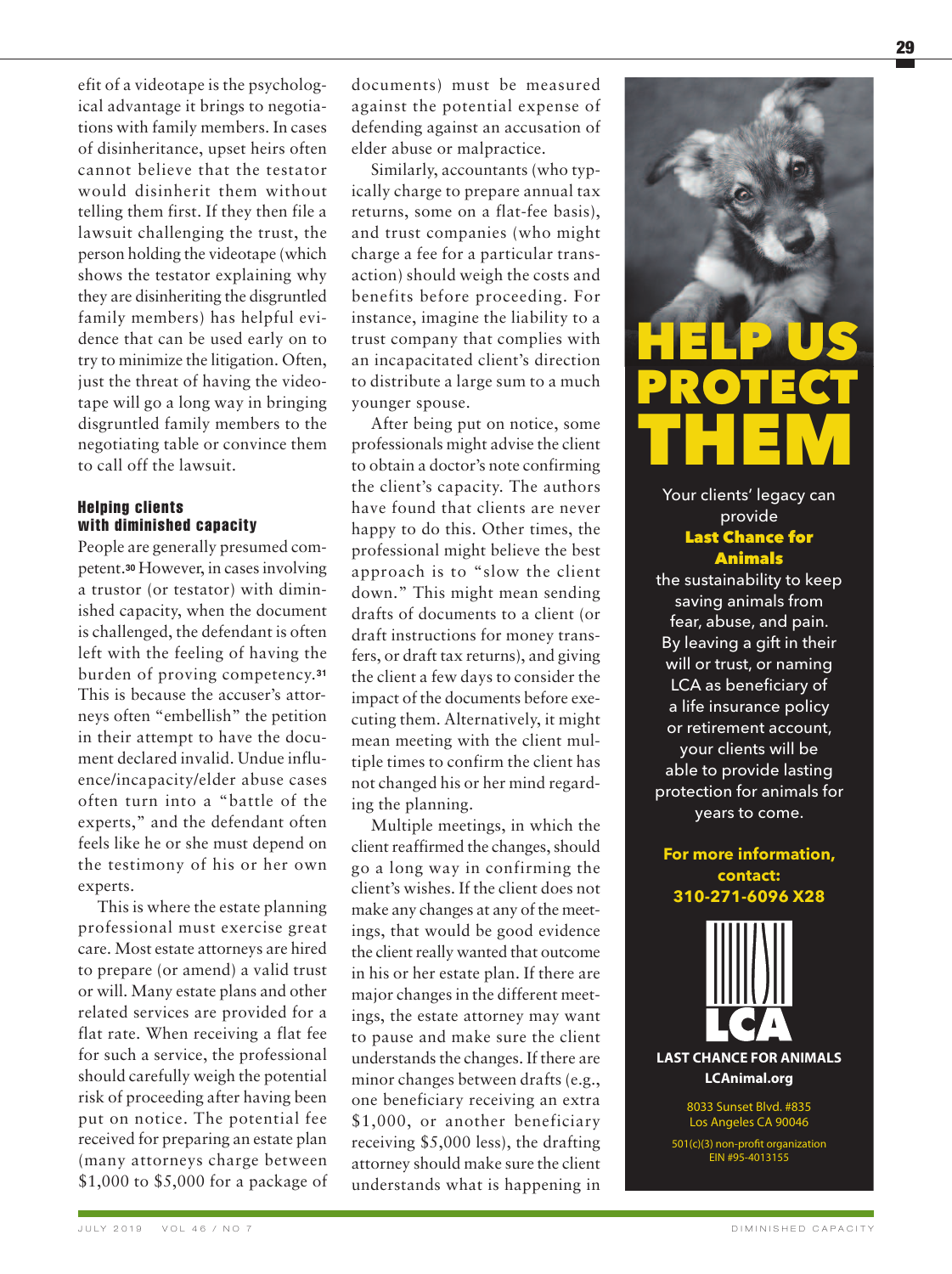each document, but relatively minor changes should also support the client's having understood what was happening.

Now assume that a client seeks the help of an attorney to make a substantial change to an existing trust. Further, assume the attorney has received information that puts the attorney on notice of reduced capacity. Most elder law attorneys

**Multiple meetings, in which the client reaffirmed the changes, should go a long way in confirming the client's wishes.**

would suggest that the attorney recommend the client obtain one or more doctor's notes confirming capacity prior to proceeding. In California, for example, depending on the relationship of the person receiving the increased inheritance (e.g., a caregiver), the attorney may also recommend a certificate of independent review prior to implementing the change.**<sup>32</sup>**

California's statutes create a presumption that gifts to certain classes of people (caregivers, drafters of the will, business partners, etc.) are the product of undue influence unless the presumption is overcome. Essentially, this presumption puts the burden on the defender of the instrument to prove the instrument is valid. One way to negate this presumption is for the testator or trustor to obtain a certificate of independent review. At least one California case authorized the caregiver beneficiary to sue the drafting attorney for failing to recommend the testator/decedent to obtain a certificate of independent review (which ultimately led to the gift to the caregiver failing).**<sup>33</sup>**

# **Safeguarding diminished capacity in an ongoing client relationship**

A practitioner is under no duty to give his or her client a medical examination upon every meeting to check for competency changes. However, if a client exhibits any symptoms, the practitioner is considered put on notice. Thus, just as with an initial meeting, if an attorney suspects any changes in a client's capacity, the attorney needs to discuss the scope of the engagement and supplement the services with a record to protect against future financial elder abuse claims. Once a client becomes incompetent, ethical responsibilities may be put to the test. One precautionary step to take while a client is still competent is to obtain the client's permission to discuss the client's situation with other professionals involved, such as CPAs and financial planners. Obtaining permission prior to the development of capacity issues is crucial to safeguard against potential ethical violations of the duty of confidentiality. It is also good practice to explain to clients the potential permanence of their decisions should they become incompetent in the future (i.e., inability to change documents due to incapacity).

Furthermore, when a client becomes incompetent, the appointment of a conservator may be a necessary protective measure.**<sup>34</sup>** The Model Rules of Professional Conduct provide that an attorney may take protective action such as seeking the appointment of a conservator when the attorney believes a client has a diminished capacity.**<sup>35</sup>** The California Supreme Court, however, has yet to adopt this rule. Currently, attorneys practicing in California are still governed by CORPRAC 1989-112 which provides that "it is unethical for an attorney to institute conservatorship proceedings contrary to the client's wishes" *even if it is in the client's best interest* for that to happen.

CORPRAC 1989-112 further advises that it is not malpractice for an attorney to continue representing an incompetent client; however, it advises that the scope of the attorney's engagement should not substantially change. If the attorney of an incompetent client is asked to make a substantial change to the client's documents, or the scope of the engagement must substantially change (e.g., if the client gets sued), it may be necessary for the attorney to withdraw from representation. In particular, the attorney should withdraw if the "client's [incompetent] conduct interfere[s] with or unduly inhibit[s] the attorney's ability to carry out the purpose for which the attorney was retained."

# **Termination of the client relationship**

Eventually, a client with diminished capacity may fire the attorney (or other professional). In extreme cases, the cause of the termination might be a result of the client's delusions. For instance, the client might believe that the attorney intends the client harm in some way, perhaps by taking the client's money or working with other family members.**<sup>36</sup>** Circumstances such as this can be extremely challenging on the attorney-client relationship. One difficulty that comes up when a client seeks to terminate an attorney-client relationship is determining whether the client actually wants to terminate the relationship, or whether the client is being influ-

- **37** Model Rules of Prof's Conduct r. 1.16(d) (ABA, 2018).
- **38** Model Rules of Prof's Conduct r. 1.4 (ABA, 2018).
- **39** Moore v. Anderson Zeigler Disharoon Gallagher & Gray, P.C., supra note 16.

**<sup>34</sup>** Cal Prob. Code § 1801.

**<sup>35</sup>** Model Rules of Prof'l Conduct r. 1.14 (ABA, 2018).

**<sup>36</sup>** There is an excellent book, Sweet & Low by Rich Cohen, whose mother was disinherited, allegedly in part because his mother brought his grandfather to the hospital, and the doctors "killed" the grandfather (i.e., possibly under the delusion that his mother was in cahoots with the doctors to kill the grandfather).